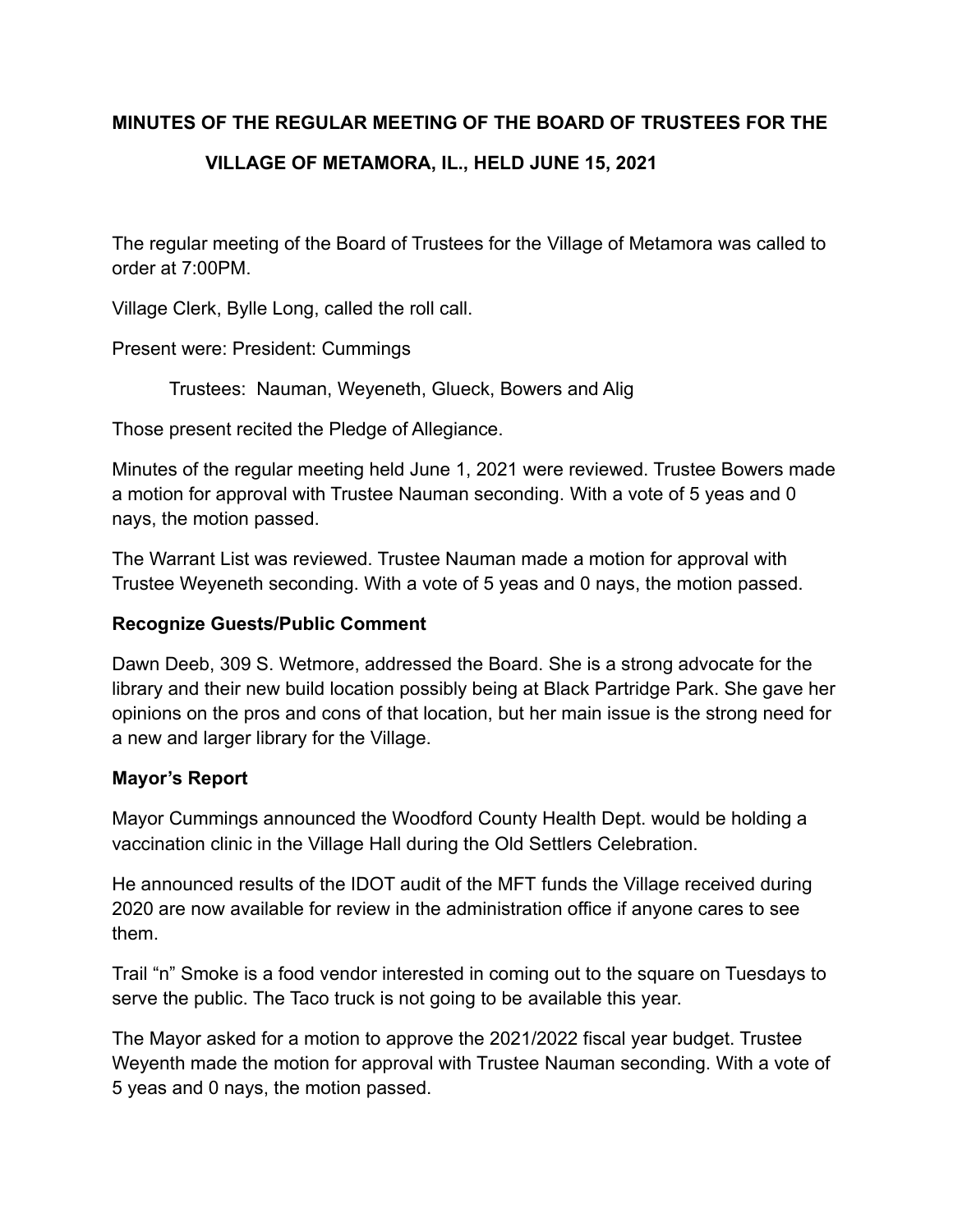### **Attorney's Report**

Josh Herman stated that someone will need to make a motion to go into Executive Session to discuss matters of collective bargaining.

### **Engineer's Report**

Paul Kouri gave updates on projects and ongoing work in the Village.

He said the low bidder for the seal coating this year was Steffens 3D Construction. He asked for approval of this bid.

Trustee Nauman made a motion to approve the bid from Steffens 3D Construction for the 2021 seal coating work in the amount of \$199,910.00. Trustee Weyeneth seconding the motion and with a vote of 5 yeas and 0 nays, the motion passed.

### **Treasurer's Report**

Treasurer Garber gave the following report:

### CASH BALANCES

Cash balances as of May 31, 2021, decreased \$10,067, or a .17% decrease from April 30, 2021

#### MAJOR RECEIPTS

State of Illinois - Taxes \$ 113,124

State of Illinois - Motor Fuel Tax \$ 51,916

MAJOR DISBURSEMENTS

| <b>Blue Cross Blue Shield</b> | \$12,085 |
|-------------------------------|----------|
|                               |          |

| <b>IEPA</b> | \$98,284 |
|-------------|----------|
|             |          |

# Metamora Fire Dept \$ 13,473

#### INVESTMENTS

Funds were invested during the month of May 2021, in the Money Market at Commerce Bank earning interest at .05%. The Goodfield State Bank investments earned interest for the month of May on the Insured Cash Sweep Account at .25% and the Money Market at .099%. The CD's with Goodfield State Bank quarterly interest were reinvested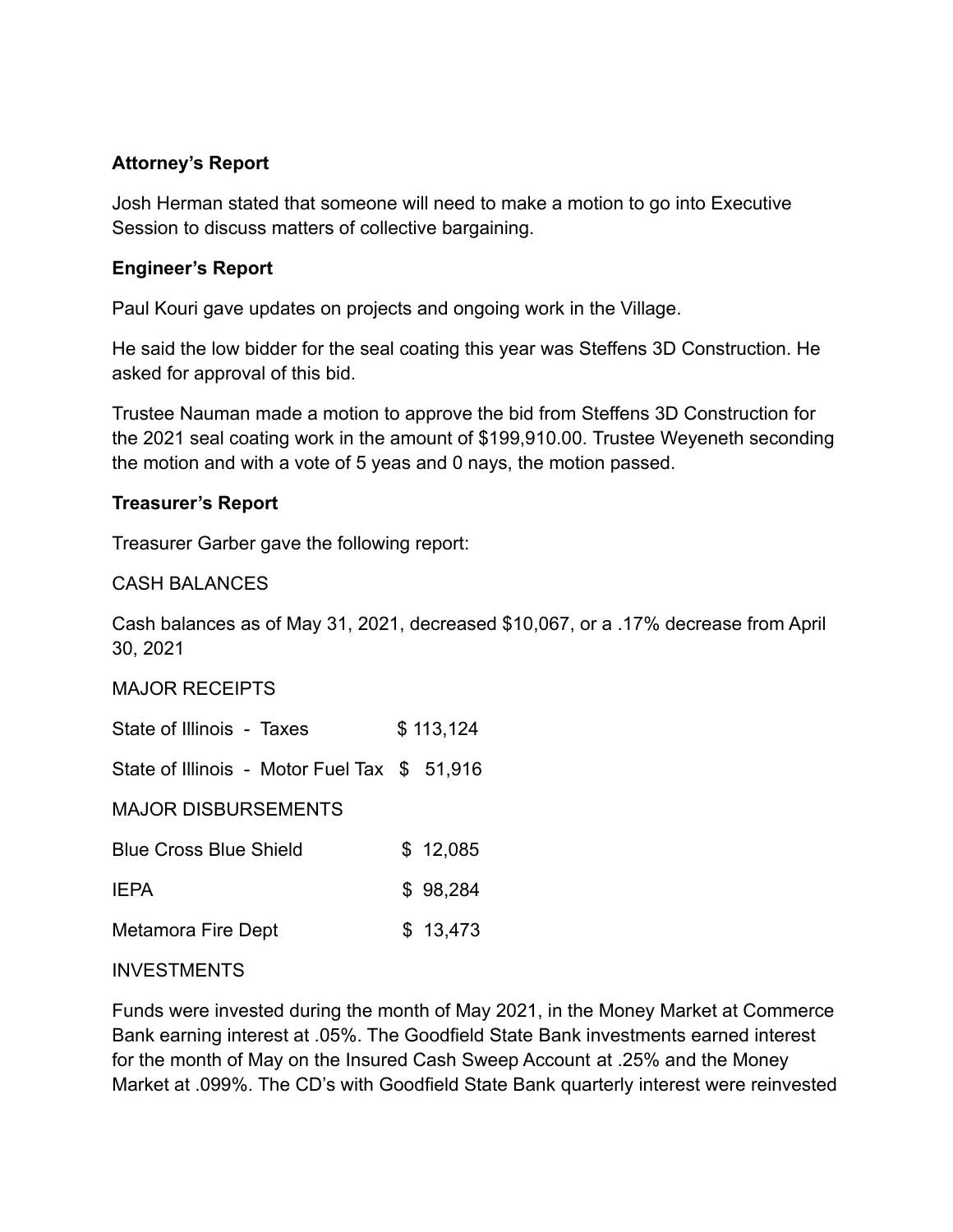as follows: the 36 month at a rate of .399% on May 17,2021, and the 18 month at a rate of .648% on May 20, 2021.

## **Public Works Dept.**

Trustee Nauman called for an Executive Session to discuss labor union contract negotiations.

## **Police//Fire/ESD**

Trustee Weyeneth made a motion to approve a one year extension of the Intergovernmental agreement with the Rural Fire Dept. Trustee Nauman seconded the motion and with a vote of 5 yeas and 0 nays, the motion passed.

Chief Sluga presented a bid for new hoses needed for the fire dept. It was the general consensus of the Board to go ahead and order the hoses and it will be on the Warrant List for approval.

Trustee Glueck said the siren by the pool is in need of repair. It was the general consensus of the Board to get the needed repair done and it will be on the Warrant List for approval of payment.

## **Finance/Economic Development. Insurance, Special Projects/ Buildings**

Trustee Weyeneth nor Trustee Alig had anything to report.

# **Old Business**

Bob Murphy gave an updated presentation of the plans for the new firehouse being discussed.

### **New Business**

It was announced that the Village of Metamora was slated to receive \$457,003 dollars from the government under the American Rescue Plan. The monies should be distributed sometime in late July or early August. There are strict guidelines as to what this money can be used for like water, sewer and/or broadband infrastructure. More information will be forthcoming.

# **Executive Session**

With the request for a Session, Trustee Nauman made a motion to adjourn the regular meeting and Trustee Bowers seconded. With a vote of 5 yeas and 0 nays, the motion passed and the meeting adjourned at 8:20PM.